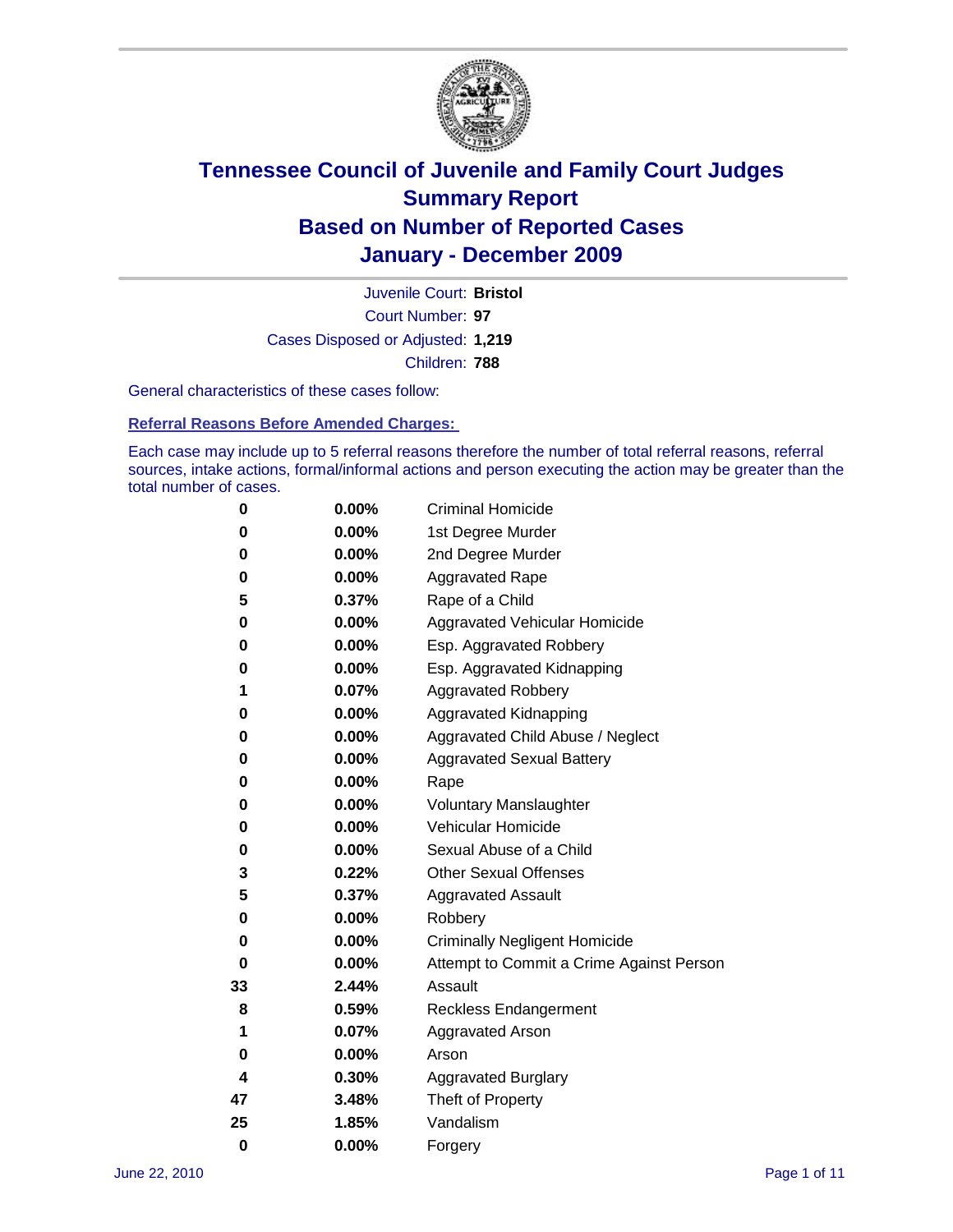

Court Number: **97** Juvenile Court: **Bristol** Cases Disposed or Adjusted: **1,219** Children: **788**

#### **Referral Reasons Before Amended Charges:**

Each case may include up to 5 referral reasons therefore the number of total referral reasons, referral sources, intake actions, formal/informal actions and person executing the action may be greater than the total number of cases.

| $\pmb{0}$   | 0.00%    | <b>Worthless Checks</b>                                     |
|-------------|----------|-------------------------------------------------------------|
| 0           | 0.00%    | Illegal Possession / Fraudulent Use of Credit / Debit Cards |
| 5           | 0.37%    | <b>Burglary</b>                                             |
| 1           | 0.07%    | Unauthorized Use of a Vehicle                               |
| 0           | $0.00\%$ | <b>Cruelty to Animals</b>                                   |
| 1           | 0.07%    | Sale of Controlled Substances                               |
| 11          | 0.81%    | <b>Other Drug Offenses</b>                                  |
| 15          | 1.11%    | Possession of Controlled Substances                         |
| $\mathbf 0$ | $0.00\%$ | <b>Criminal Attempt</b>                                     |
| 1           | 0.07%    | Carrying Weapons on School Property                         |
| $\mathbf 2$ | 0.15%    | Unlawful Carrying / Possession of a Weapon                  |
| 4           | 0.30%    | <b>Evading Arrest</b>                                       |
| 1           | 0.07%    | Escape                                                      |
| 3           | 0.22%    | Driving Under Influence (DUI)                               |
| 21          | 1.55%    | Possession / Consumption of Alcohol                         |
| 7           | 0.52%    | Resisting Stop, Frisk, Halt, Arrest or Search               |
| 1           | 0.07%    | <b>Aggravated Criminal Trespass</b>                         |
| 6           | 0.44%    | Harassment                                                  |
| 0           | 0.00%    | Failure to Appear                                           |
| 6           | 0.44%    | Filing a False Police Report                                |
| 1           | 0.07%    | Criminal Impersonation                                      |
| 4           | 0.30%    | <b>Disorderly Conduct</b>                                   |
| 7           | 0.52%    | <b>Criminal Trespass</b>                                    |
| 3           | 0.22%    | Public Intoxication                                         |
| 0           | $0.00\%$ | Gambling                                                    |
| 305         | 22.58%   | <b>Traffic</b>                                              |
| 9           | 0.67%    | Local Ordinances                                            |
| 0           | 0.00%    | Violation of Wildlife Regulations                           |
| 1           | 0.07%    | Contempt of Court                                           |
| 14          | 1.04%    | Violation of Probation                                      |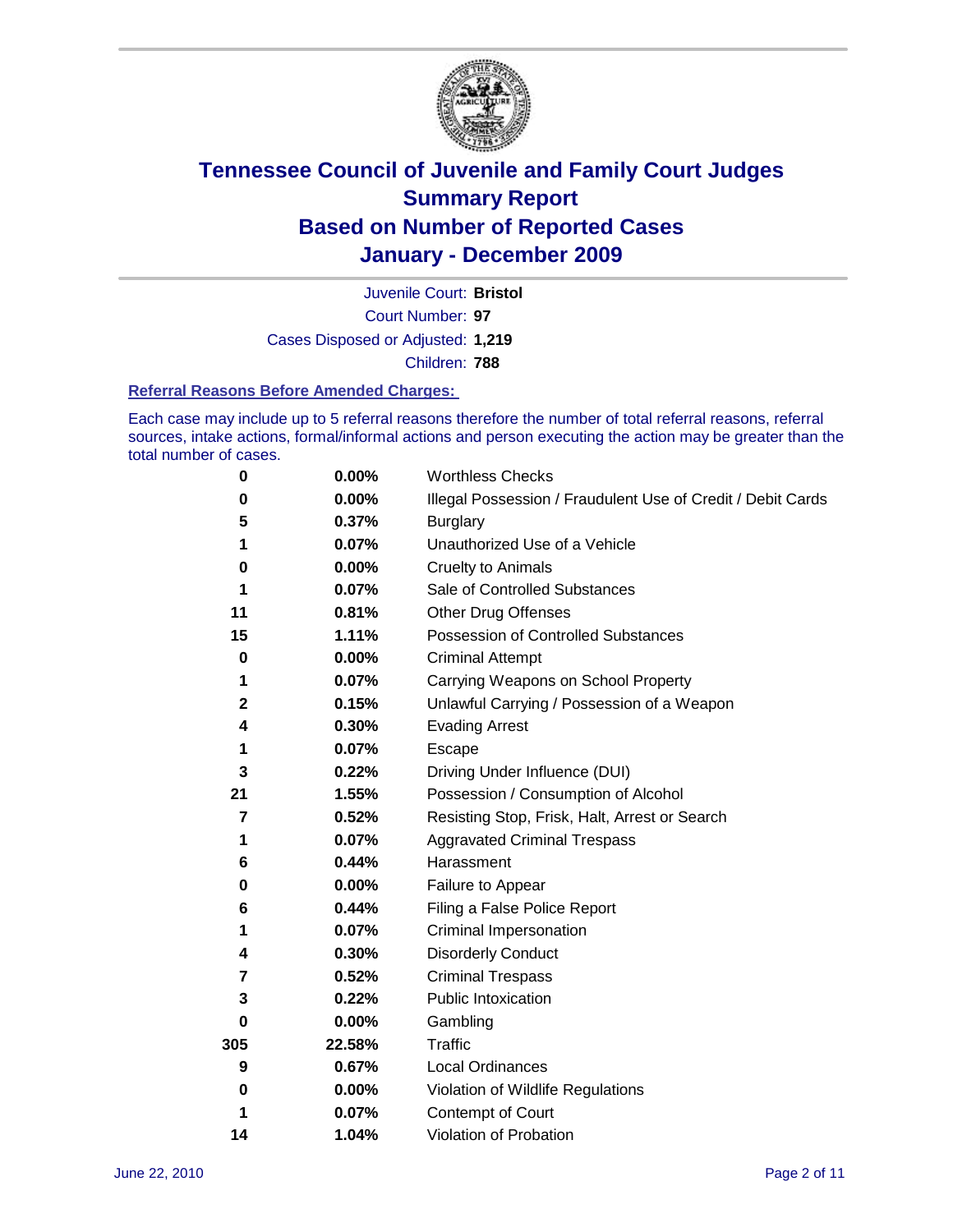

Court Number: **97** Juvenile Court: **Bristol** Cases Disposed or Adjusted: **1,219** Children: **788**

#### **Referral Reasons Before Amended Charges:**

Each case may include up to 5 referral reasons therefore the number of total referral reasons, referral sources, intake actions, formal/informal actions and person executing the action may be greater than the total number of cases.

| 6            | 0.44%    | Violation of Aftercare                 |
|--------------|----------|----------------------------------------|
| 6            | 0.44%    | Unruly Behavior                        |
| 232          | 17.17%   | Truancy                                |
| 32           | 2.37%    | In-State Runaway                       |
| $\bf{0}$     | $0.00\%$ | Out-of-State Runaway                   |
| 10           | 0.74%    | Possession of Tobacco Products         |
| $\bf{0}$     | $0.00\%$ | Violation of a Valid Court Order       |
| 17           | 1.26%    | Violation of Curfew                    |
| 0            | $0.00\%$ | Sexually Abused Child                  |
| $\bf{0}$     | 0.00%    | <b>Physically Abused Child</b>         |
| 65           | 4.81%    | Dependency / Neglect                   |
| 7            | 0.52%    | <b>Termination of Parental Rights</b>  |
| 9            | 0.67%    | <b>Violation of Pretrial Diversion</b> |
| 0            | 0.00%    | Violation of Informal Adjustment       |
| 202          | 14.95%   | <b>Judicial Review</b>                 |
| $\mathbf{2}$ | 0.15%    | <b>Administrative Review</b>           |
| 5            | 0.37%    | <b>Foster Care Review</b>              |
| 88           | 6.51%    | Custody                                |
| 20           | 1.48%    | Visitation                             |
| 17           | 1.26%    | Paternity / Legitimation               |
| 13           | 0.96%    | <b>Child Support</b>                   |
| 0            | 0.00%    | <b>Request for Medical Treatment</b>   |
| 0            | 0.00%    | <b>Consent to Marry</b>                |
| 59           | 4.37%    | Other                                  |
| 1,351        | 100.00%  | <b>Total Referrals</b>                 |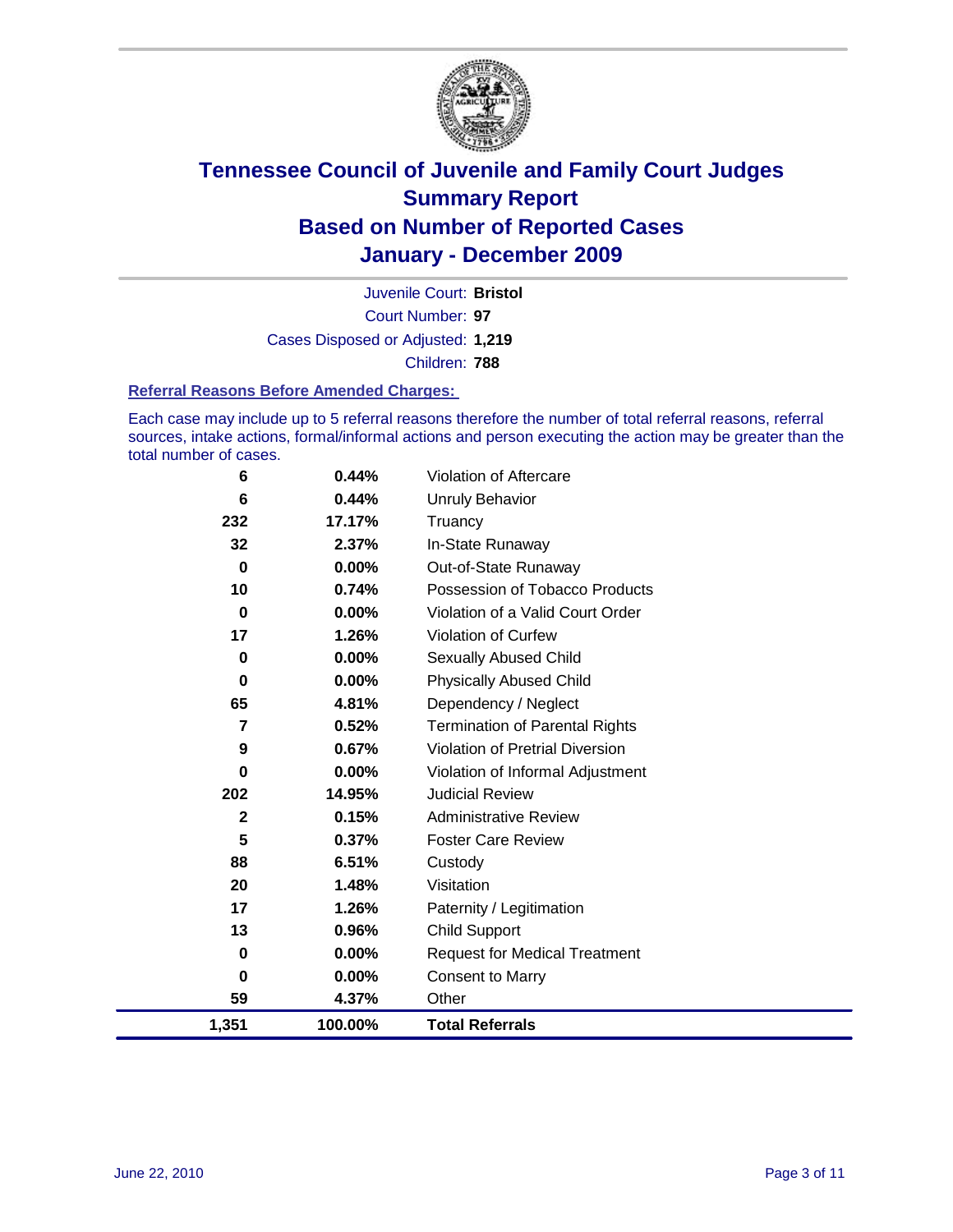

|          | Juvenile Court: Bristol           |                                   |  |  |  |
|----------|-----------------------------------|-----------------------------------|--|--|--|
|          |                                   | Court Number: 97                  |  |  |  |
|          | Cases Disposed or Adjusted: 1,219 |                                   |  |  |  |
|          |                                   | Children: 788                     |  |  |  |
|          | <b>Referral Sources: 1</b>        |                                   |  |  |  |
| 607      | 44.93%                            | Law Enforcement                   |  |  |  |
| 121      | 8.96%                             | Parents                           |  |  |  |
| 30       | 2.22%                             | <b>Relatives</b>                  |  |  |  |
| 4        | 0.30%                             | Self                              |  |  |  |
| 237      | 17.54%                            | School                            |  |  |  |
| 0        | 0.00%                             | <b>CSA</b>                        |  |  |  |
| 192      | 14.21%                            | <b>DCS</b>                        |  |  |  |
| 0        | 0.00%                             | <b>Other State Department</b>     |  |  |  |
| 3        | 0.22%                             | <b>District Attorney's Office</b> |  |  |  |
| 45       | 3.33%                             | <b>Court Staff</b>                |  |  |  |
| $\bf{0}$ | 0.00%                             | Social Agency                     |  |  |  |
| 11       | 0.81%                             | <b>Other Court</b>                |  |  |  |
| 4        | 0.30%                             | Victim                            |  |  |  |
| 0        | 0.00%                             | Child & Parent                    |  |  |  |
| 0        | $0.00\%$                          | Hospital                          |  |  |  |
| 0        | 0.00%                             | Unknown                           |  |  |  |
| 97       | 7.18%                             | Other                             |  |  |  |
| 1,351    | 100.00%                           | <b>Total Referral Sources</b>     |  |  |  |

### **Age of Child at Referral: 2**

| 0<br>0 | $0.00\%$<br>$0.00\%$ | Ages 19 and Over<br><b>Unknown</b> |  |
|--------|----------------------|------------------------------------|--|
|        |                      |                                    |  |
|        |                      |                                    |  |
|        |                      | Ages 17 through 18                 |  |
| 282    | 35.79%               | Ages 15 through 16                 |  |
| 96     | 12.18%               | Ages 13 through 14                 |  |
| 42     | 5.33%                | Ages 11 through 12                 |  |
| 133    | 16.88%               | Ages 10 and Under                  |  |
|        |                      | 235<br>29.82%                      |  |

<sup>1</sup> If different than number of Referral Reasons (1351), verify accuracy of your court's data.

<sup>2</sup> One child could be counted in multiple categories, verify accuracy of your court's data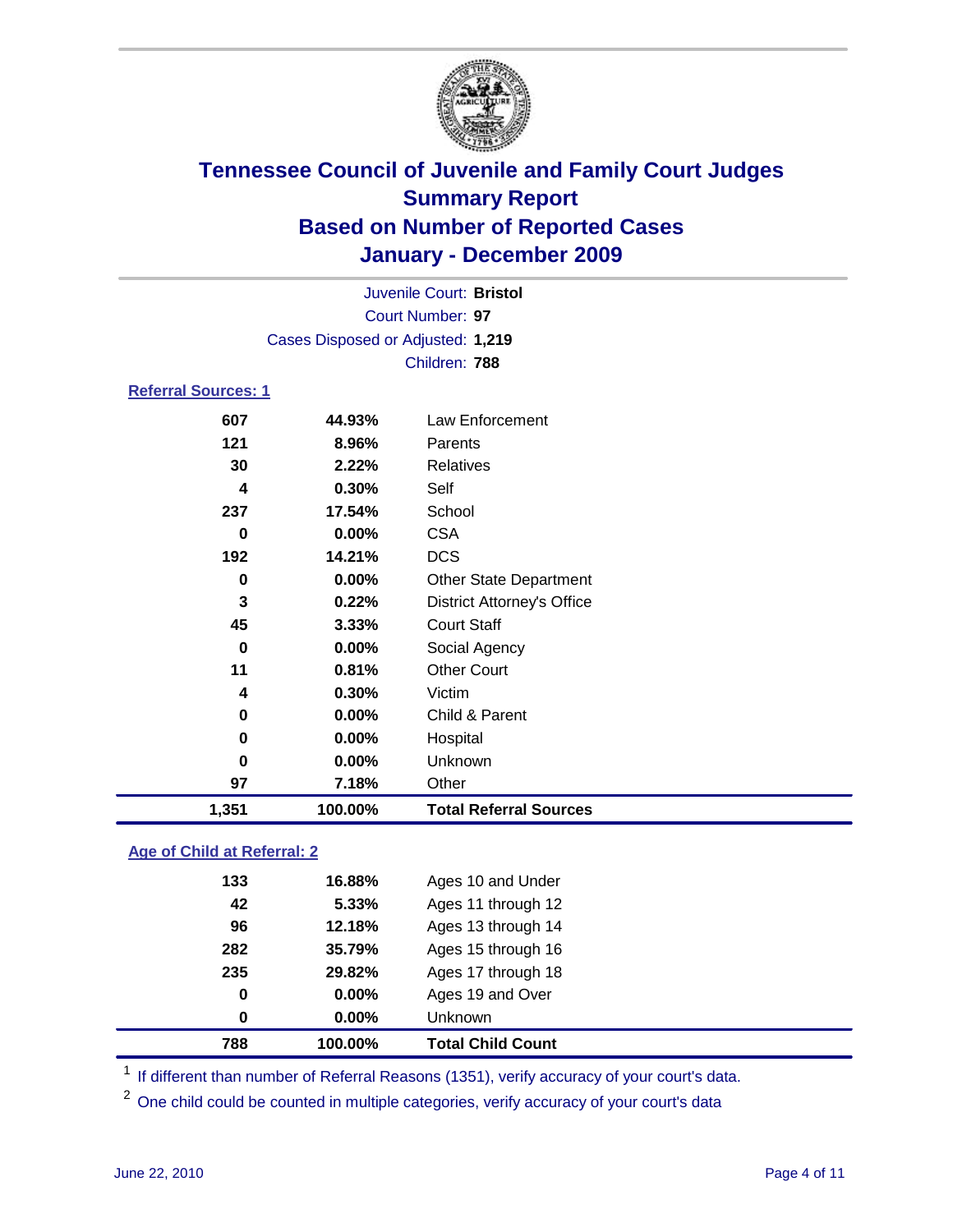

| Juvenile Court: Bristol                 |                                   |                          |  |  |  |
|-----------------------------------------|-----------------------------------|--------------------------|--|--|--|
|                                         | Court Number: 97                  |                          |  |  |  |
|                                         | Cases Disposed or Adjusted: 1,219 |                          |  |  |  |
|                                         | Children: 788                     |                          |  |  |  |
| Sex of Child: 1                         |                                   |                          |  |  |  |
| 442                                     | 56.09%                            | Male                     |  |  |  |
| 346                                     | 43.91%                            | Female                   |  |  |  |
| $\bf{0}$                                | 0.00%                             | Unknown                  |  |  |  |
| 788                                     | 100.00%                           | <b>Total Child Count</b> |  |  |  |
| Race of Child: 1                        |                                   |                          |  |  |  |
| 738                                     | 93.65%                            | White                    |  |  |  |
| 38                                      | 4.82%                             | African American         |  |  |  |
| $\pmb{0}$                               | 0.00%                             | Native American          |  |  |  |
| 1                                       | 0.13%                             | Asian                    |  |  |  |
| 8                                       | 1.02%                             | Mixed                    |  |  |  |
| 3                                       | 0.38%                             | Unknown                  |  |  |  |
| 788                                     | 100.00%                           | <b>Total Child Count</b> |  |  |  |
| <b>Hispanic Origin: 1</b>               |                                   |                          |  |  |  |
| 8                                       | 1.02%                             | Yes                      |  |  |  |
| 771                                     | 97.84%                            | <b>No</b>                |  |  |  |
| $\boldsymbol{9}$                        | 1.14%                             | Unknown                  |  |  |  |
| 788                                     | 100.00%                           | <b>Total Child Count</b> |  |  |  |
| <b>School Enrollment of Children: 1</b> |                                   |                          |  |  |  |
| 689                                     | 87.44%                            | Yes                      |  |  |  |
| 92                                      | 11.68%                            | No                       |  |  |  |
| $\overline{7}$                          | 0.89%                             | Unknown                  |  |  |  |
| 788                                     | 100.00%                           | <b>Total Child Count</b> |  |  |  |

One child could be counted in multiple categories, verify accuracy of your court's data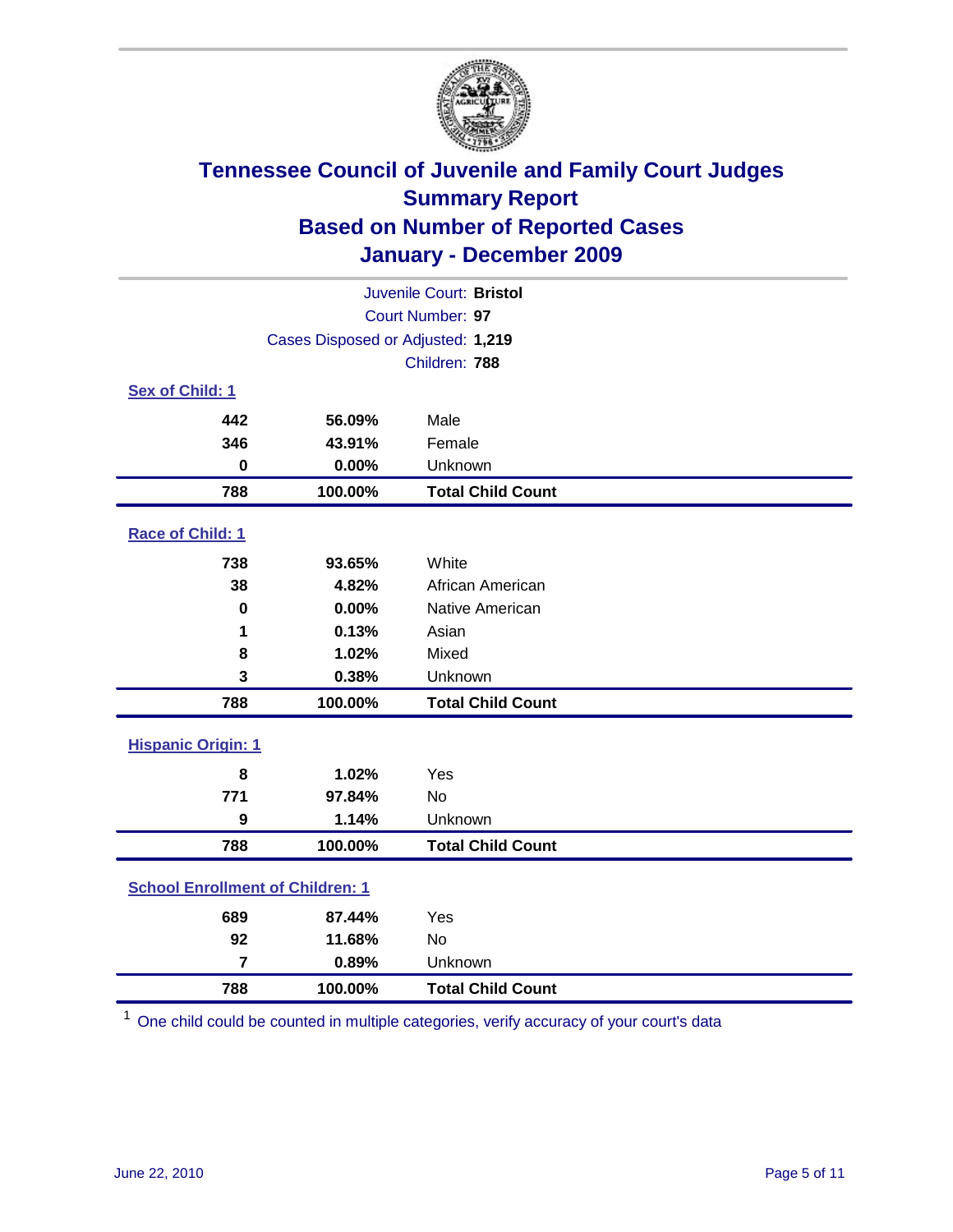

Court Number: **97** Juvenile Court: **Bristol** Cases Disposed or Adjusted: **1,219** Children: **788**

#### **Living Arrangement of Child at Time of Referral: 1**

| 788          | 100.00% | <b>Total Child Count</b>     |
|--------------|---------|------------------------------|
| 13           | 1.65%   | Other                        |
| 7            | 0.89%   | Unknown                      |
| 5            | 0.63%   | Independent                  |
| 1            | 0.13%   | In an Institution            |
| 3            | 0.38%   | In a Residential Center      |
| 6            | 0.76%   | In a Group Home              |
| 17           | 2.16%   | With Foster Family           |
| $\mathbf{2}$ | 0.25%   | With Adoptive Parents        |
| 82           | 10.41%  | <b>With Relatives</b>        |
| 53           | 6.73%   | With Father                  |
| 275          | 34.90%  | With Mother                  |
| 65           | 8.25%   | With Mother and Stepfather   |
| 14           | 1.78%   | With Father and Stepmother   |
| 245          | 31.09%  | With Both Biological Parents |
|              |         |                              |

#### **Type of Detention: 2**

| 1.219            | 100.00%  | <b>Total Detention Count</b> |
|------------------|----------|------------------------------|
| $\boldsymbol{0}$ | $0.00\%$ | Other                        |
| 1,190            | 97.62%   | Does Not Apply               |
| 0                | 0.00%    | Unknown                      |
| 0                | $0.00\%$ | <b>Psychiatric Hospital</b>  |
| 0                | 0.00%    | Jail - No Separation         |
| 0                | $0.00\%$ | Jail - Partial Separation    |
| 0                | 0.00%    | Jail - Complete Separation   |
| 29               | 2.38%    | Juvenile Detention Facility  |
| 0                | $0.00\%$ | Non-Secure Placement         |
|                  |          |                              |

<sup>1</sup> One child could be counted in multiple categories, verify accuracy of your court's data

<sup>2</sup> If different than number of Cases (1219) verify accuracy of your court's data.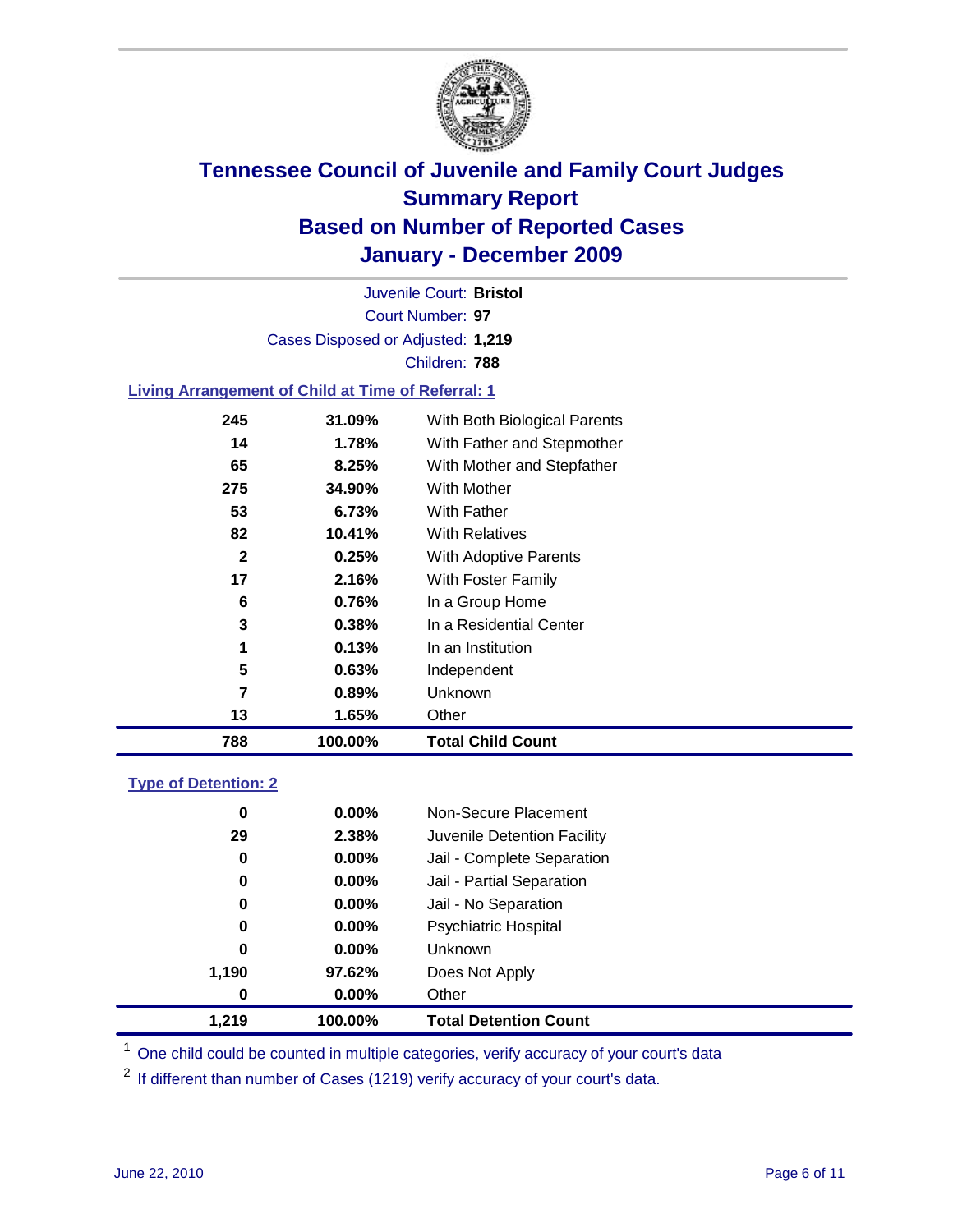

|                                                    | Juvenile Court: Bristol           |                                      |  |  |  |  |
|----------------------------------------------------|-----------------------------------|--------------------------------------|--|--|--|--|
|                                                    | Court Number: 97                  |                                      |  |  |  |  |
|                                                    | Cases Disposed or Adjusted: 1,219 |                                      |  |  |  |  |
|                                                    | Children: 788                     |                                      |  |  |  |  |
| <b>Placement After Secure Detention Hearing: 1</b> |                                   |                                      |  |  |  |  |
| 23                                                 | 1.89%                             | Returned to Prior Living Arrangement |  |  |  |  |
| 3                                                  | 0.25%                             | Juvenile Detention Facility          |  |  |  |  |
| 0                                                  | 0.00%                             | Jail                                 |  |  |  |  |
| $\mathbf{2}$                                       | 0.16%                             | Shelter / Group Home                 |  |  |  |  |
| 3                                                  | 0.25%                             | <b>Foster Family Home</b>            |  |  |  |  |
| 0                                                  | 0.00%                             | <b>Psychiatric Hospital</b>          |  |  |  |  |
|                                                    | 0.08%                             | <b>Unknown</b>                       |  |  |  |  |
| 1,185                                              | 97.21%                            | Does Not Apply                       |  |  |  |  |
| $\mathbf 2$                                        | 0.16%                             | Other                                |  |  |  |  |
| 1,219                                              | 100.00%                           | <b>Total Placement Count</b>         |  |  |  |  |
|                                                    |                                   |                                      |  |  |  |  |
| <b>Intake Actions: 2</b>                           |                                   |                                      |  |  |  |  |
| 498                                                | 36.86%                            | <b>Petition Filed</b>                |  |  |  |  |
| 51                                                 | 3.77%                             | <b>Motion Filed</b>                  |  |  |  |  |
| 21                                                 | 1.55%                             | <b>Citation Processed</b>            |  |  |  |  |
| $\bf{0}$                                           | 0.00%                             | Notification of Paternity Processed  |  |  |  |  |
| 166                                                | 12.29%                            | Scheduling of Judicial Review        |  |  |  |  |
| $\mathbf{2}$                                       | 0.15%                             | Scheduling of Administrative Review  |  |  |  |  |
| 4                                                  | 0.30%                             | Scheduling of Foster Care Review     |  |  |  |  |
| $\bf{0}$                                           | 0.00%                             | Unknown                              |  |  |  |  |
| 582                                                | 43.08%                            | Does Not Apply                       |  |  |  |  |
| 27                                                 | 2.00%                             | Other                                |  |  |  |  |
| 1,351                                              | 100.00%                           | <b>Total Intake Count</b>            |  |  |  |  |

<sup>1</sup> If different than number of Cases (1219) verify accuracy of your court's data.

<sup>2</sup> If different than number of Referral Reasons (1351), verify accuracy of your court's data.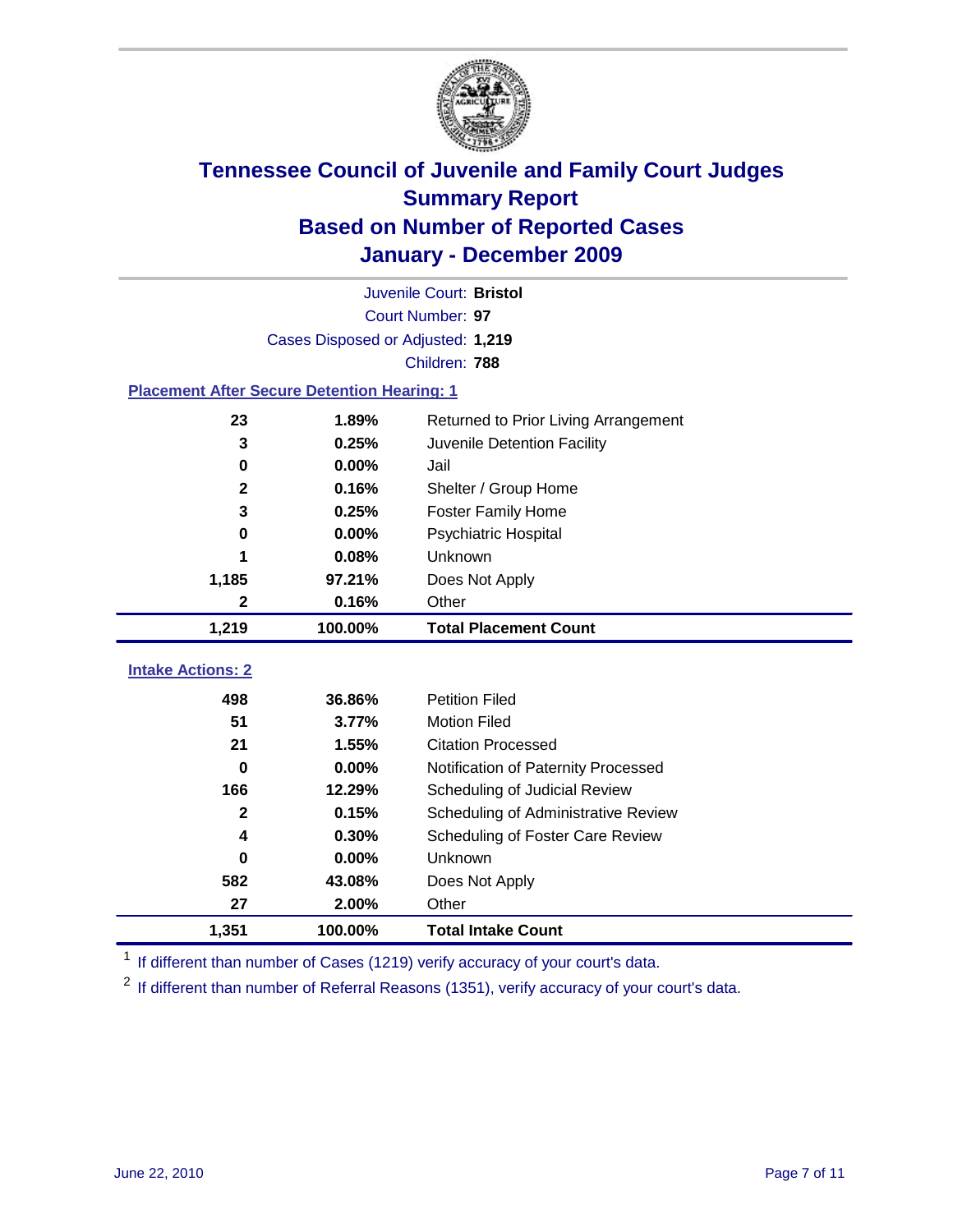

Court Number: **97** Juvenile Court: **Bristol** Cases Disposed or Adjusted: **1,219** Children: **788**

#### **Last Grade Completed by Child: 1**

| 119<br>162<br>139<br>7<br>0<br>8<br>7<br>0<br>26<br>0 | 15.10%<br>20.56%<br>17.64%<br>0.89%<br>0.00%<br>1.02%<br>0.89%<br>0.00%<br>3.30%<br>0.00% | 9th Grade<br>10th Grade<br>11th Grade<br>12th Grade<br>Non-Graded Special Ed<br><b>GED</b><br>Graduated<br><b>Never Attended School</b><br>Unknown<br>Other |
|-------------------------------------------------------|-------------------------------------------------------------------------------------------|-------------------------------------------------------------------------------------------------------------------------------------------------------------|
|                                                       |                                                                                           |                                                                                                                                                             |
|                                                       |                                                                                           |                                                                                                                                                             |
|                                                       |                                                                                           |                                                                                                                                                             |
|                                                       |                                                                                           |                                                                                                                                                             |
|                                                       |                                                                                           |                                                                                                                                                             |
|                                                       |                                                                                           |                                                                                                                                                             |
|                                                       |                                                                                           |                                                                                                                                                             |
|                                                       |                                                                                           |                                                                                                                                                             |
|                                                       |                                                                                           |                                                                                                                                                             |
|                                                       |                                                                                           |                                                                                                                                                             |
| 88                                                    | 11.17%                                                                                    | 8th Grade                                                                                                                                                   |
| 46                                                    | 5.84%                                                                                     | 7th Grade                                                                                                                                                   |
| 40                                                    | 5.08%                                                                                     | 6th Grade                                                                                                                                                   |
| 18                                                    | 2.28%                                                                                     | 5th Grade                                                                                                                                                   |
| 9                                                     | 1.14%                                                                                     | 4th Grade                                                                                                                                                   |
| 10                                                    | 1.27%                                                                                     | 3rd Grade                                                                                                                                                   |
|                                                       |                                                                                           | 2nd Grade                                                                                                                                                   |
|                                                       |                                                                                           | 1st Grade                                                                                                                                                   |
|                                                       |                                                                                           | Kindergarten                                                                                                                                                |
|                                                       |                                                                                           | Too Young for School<br>Preschool                                                                                                                           |
|                                                       | 67<br>17<br>11<br>8<br>6                                                                  | 8.50%<br>2.16%<br>1.40%<br>1.02%<br>0.76%                                                                                                                   |

### **Enrolled in Special Education: 1**

| 788 | 100.00% | <b>Total Child Count</b> |
|-----|---------|--------------------------|
| 40  | 5.08%   | Unknown                  |
| 710 | 90.10%  | No                       |
| 38  | 4.82%   | Yes                      |
|     |         |                          |

One child could be counted in multiple categories, verify accuracy of your court's data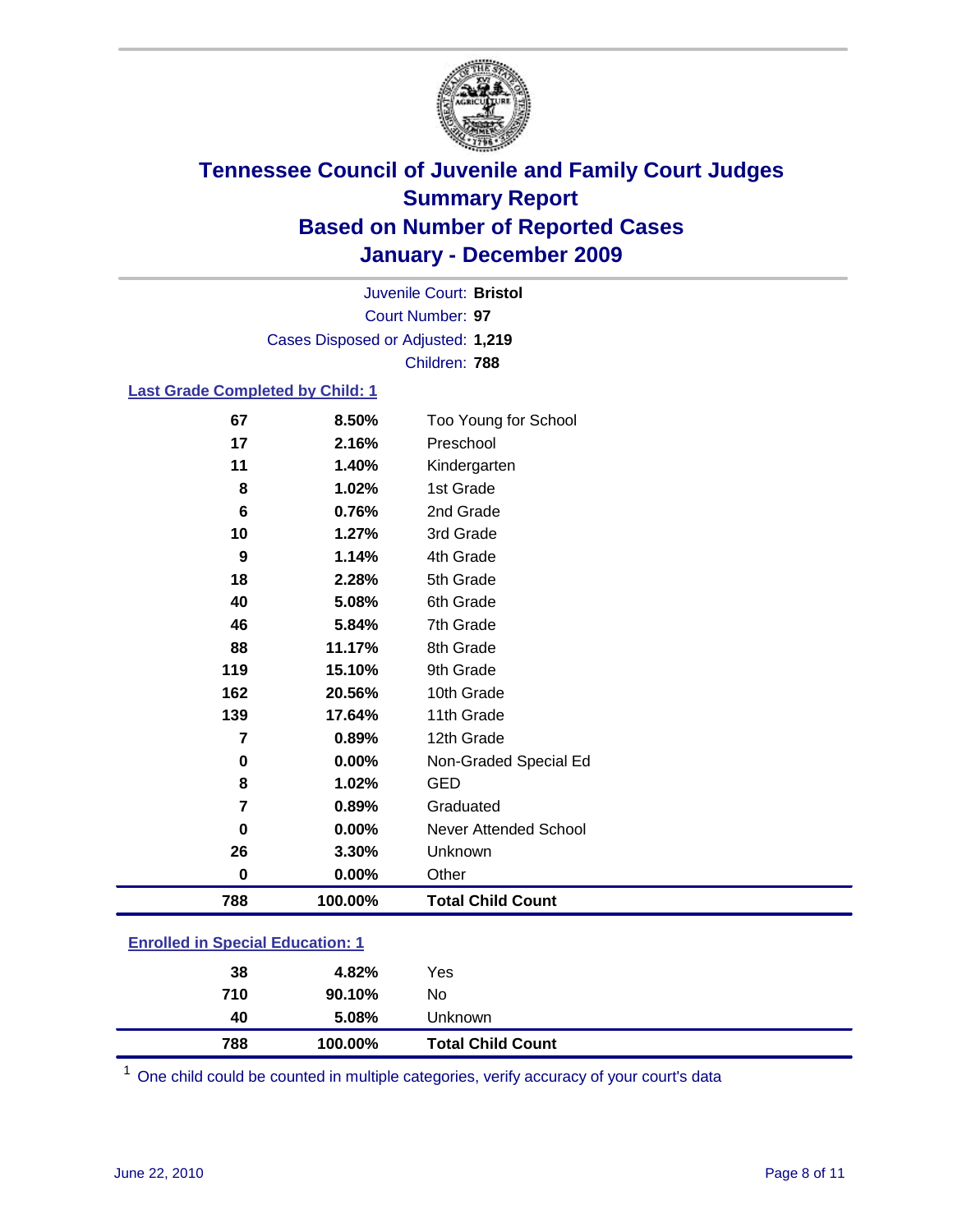

|                              | Juvenile Court: Bristol           |                           |  |  |  |
|------------------------------|-----------------------------------|---------------------------|--|--|--|
|                              | Court Number: 97                  |                           |  |  |  |
|                              | Cases Disposed or Adjusted: 1,219 |                           |  |  |  |
|                              | Children: 788                     |                           |  |  |  |
| <b>Action Executed By: 1</b> |                                   |                           |  |  |  |
| 758                          | 56.11%                            | Judge                     |  |  |  |
| 1                            | 0.07%                             | Referee                   |  |  |  |
| 570                          | 42.19%                            | <b>YSO</b>                |  |  |  |
| 22                           | 1.63%                             | Other                     |  |  |  |
| 0                            | 0.00%                             | Unknown                   |  |  |  |
| 1,351                        | 100.00%                           | <b>Total Action Count</b> |  |  |  |

### **Formal / Informal Actions: 1**

| 1,351    | 100.00%  | <b>Total Action Count</b>                        |
|----------|----------|--------------------------------------------------|
| 0        | $0.00\%$ | <b>Unknown</b>                                   |
| 40       | 2.96%    | Other                                            |
| 38       | 2.81%    | Case Held Open                                   |
| 110      | 8.14%    | <b>Review Concluded</b>                          |
| 223      | 16.51%   | Special Proceeding                               |
| 0        | $0.00\%$ | Charges Cleared by Transfer to Adult Court       |
| 0        | $0.00\%$ | <b>Transfer to Adult Court Hearing</b>           |
| 62       | 4.59%    | <b>Pretrial Diversion</b>                        |
| 584      | 43.23%   | Informal Adjustment                              |
| $\bf{0}$ | $0.00\%$ | <b>Complaint Substantiated Mentally III</b>      |
| 0        | $0.00\%$ | <b>Complaint Substantiated Abused</b>            |
| 50       | 3.70%    | <b>Complaint Substantiated Dependent/Neglect</b> |
| 51       | 3.77%    | <b>Complaint Substantiated Status Offender</b>   |
| 113      | 8.36%    | <b>Complaint Substantiated Delinquent</b>        |
| 0        | $0.00\%$ | Retired / Nolle Prosequi                         |
| 80       | 5.92%    | Dismissed                                        |
|          |          |                                                  |

<sup>1</sup> If different than number of Referral Reasons (1351), verify accuracy of your court's data.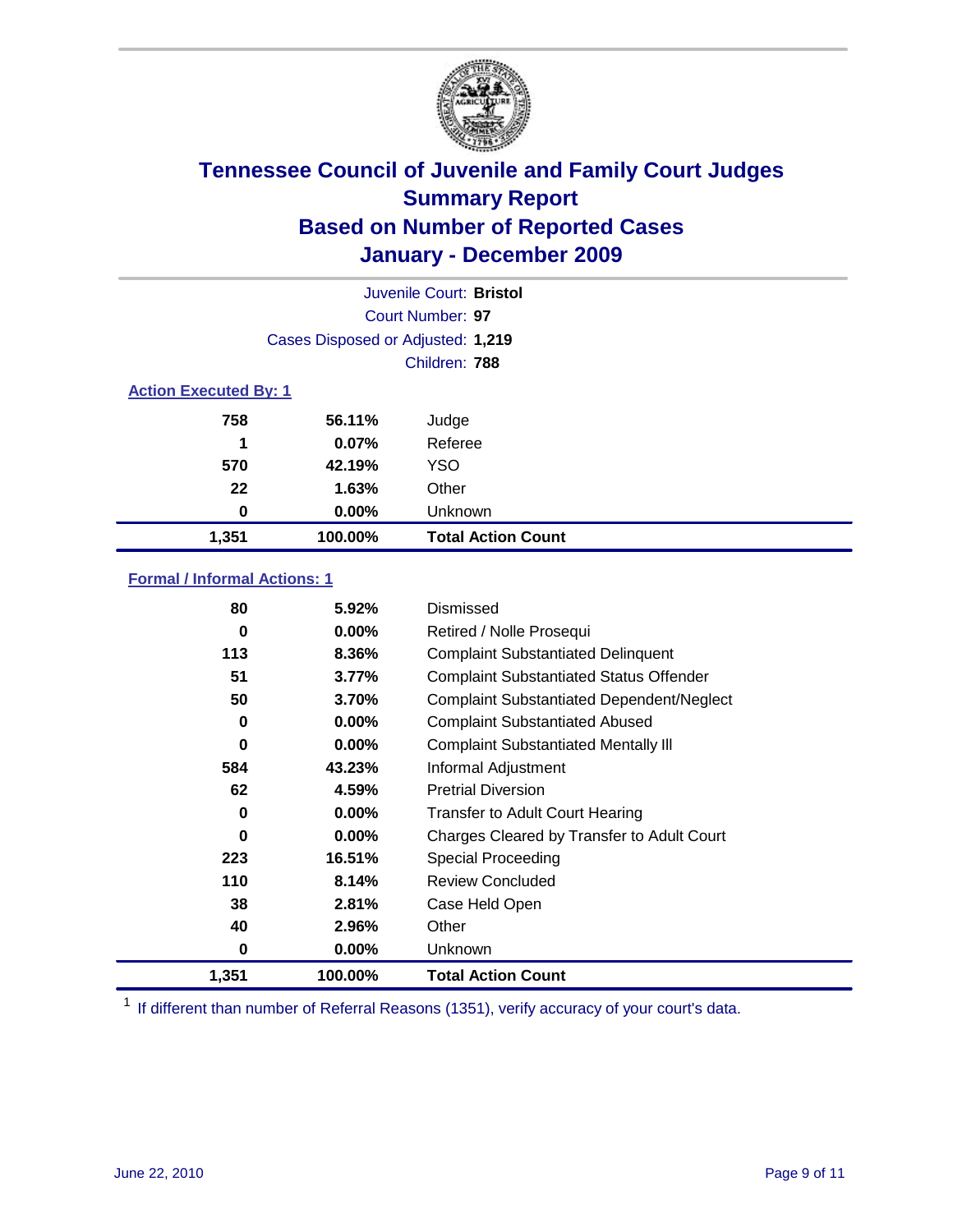

|                       |                                                       | Juvenile Court: Bristol                              |
|-----------------------|-------------------------------------------------------|------------------------------------------------------|
|                       |                                                       | Court Number: 97                                     |
|                       | Cases Disposed or Adjusted: 1,219                     |                                                      |
|                       |                                                       | Children: 788                                        |
| <b>Case Outcomes:</b> | There can be multiple outcomes for one child or case. |                                                      |
| 122                   | 5.56%                                                 | <b>Case Dismissed</b>                                |
| $\pmb{0}$             | 0.00%                                                 | Case Retired or Nolle Prosequi                       |
| 535                   | 24.37%                                                | Warned / Counseled                                   |
| 38                    | 1.73%                                                 | <b>Held Open For Review</b>                          |
| 90                    | 4.10%                                                 | Supervision / Probation to Juvenile Court            |
| 0                     | 0.00%                                                 | <b>Probation to Parents</b>                          |
| 162                   | 7.38%                                                 | Referral to Another Entity for Supervision / Service |
| 41                    | 1.87%                                                 | Referred for Mental Health Counseling                |
| 34                    | 1.55%                                                 | Referred for Alcohol and Drug Counseling             |
| 0                     | 0.00%                                                 | <b>Referred to Alternative School</b>                |
| 1                     | 0.05%                                                 | Referred to Private Child Agency                     |
| 239                   | 10.89%                                                | Referred to Defensive Driving School                 |
| 0                     | 0.00%                                                 | Referred to Alcohol Safety School                    |
| 53                    | 2.41%                                                 | Referred to Juvenile Court Education-Based Program   |
| 20                    | 0.91%                                                 | Driver's License Held Informally                     |
| 0                     | 0.00%                                                 | <b>Voluntary Placement with DMHMR</b>                |
| 4                     | 0.18%                                                 | <b>Private Mental Health Placement</b>               |
| 0                     | 0.00%                                                 | <b>Private MR Placement</b>                          |
| 11                    | 0.50%                                                 | Placement with City/County Agency/Facility           |
| 85                    | 3.87%                                                 | Placement with Relative / Other Individual           |
| 4                     | 0.18%                                                 | Fine                                                 |
| 17                    | 0.77%                                                 | <b>Public Service</b>                                |
| 31                    | 1.41%                                                 | Restitution                                          |
| 12                    | 0.55%                                                 | <b>Runaway Returned</b>                              |
| 15                    | 0.68%                                                 | No Contact Order                                     |
| 0                     | 0.00%                                                 | Injunction Other than No Contact Order               |
| 0                     | 0.00%                                                 | <b>House Arrest</b>                                  |
| 0                     | 0.00%                                                 | <b>Court Defined Curfew</b>                          |
| 2                     | 0.09%                                                 | Dismissed from Informal Adjustment                   |
| 1                     | 0.05%                                                 | <b>Dismissed from Pretrial Diversion</b>             |
| 30                    | 1.37%                                                 | <b>Released from Probation</b>                       |
| 0                     | 0.00%                                                 | <b>Transferred to Adult Court</b>                    |
| 0                     | $0.00\%$                                              | <b>DMHMR Involuntary Commitment</b>                  |